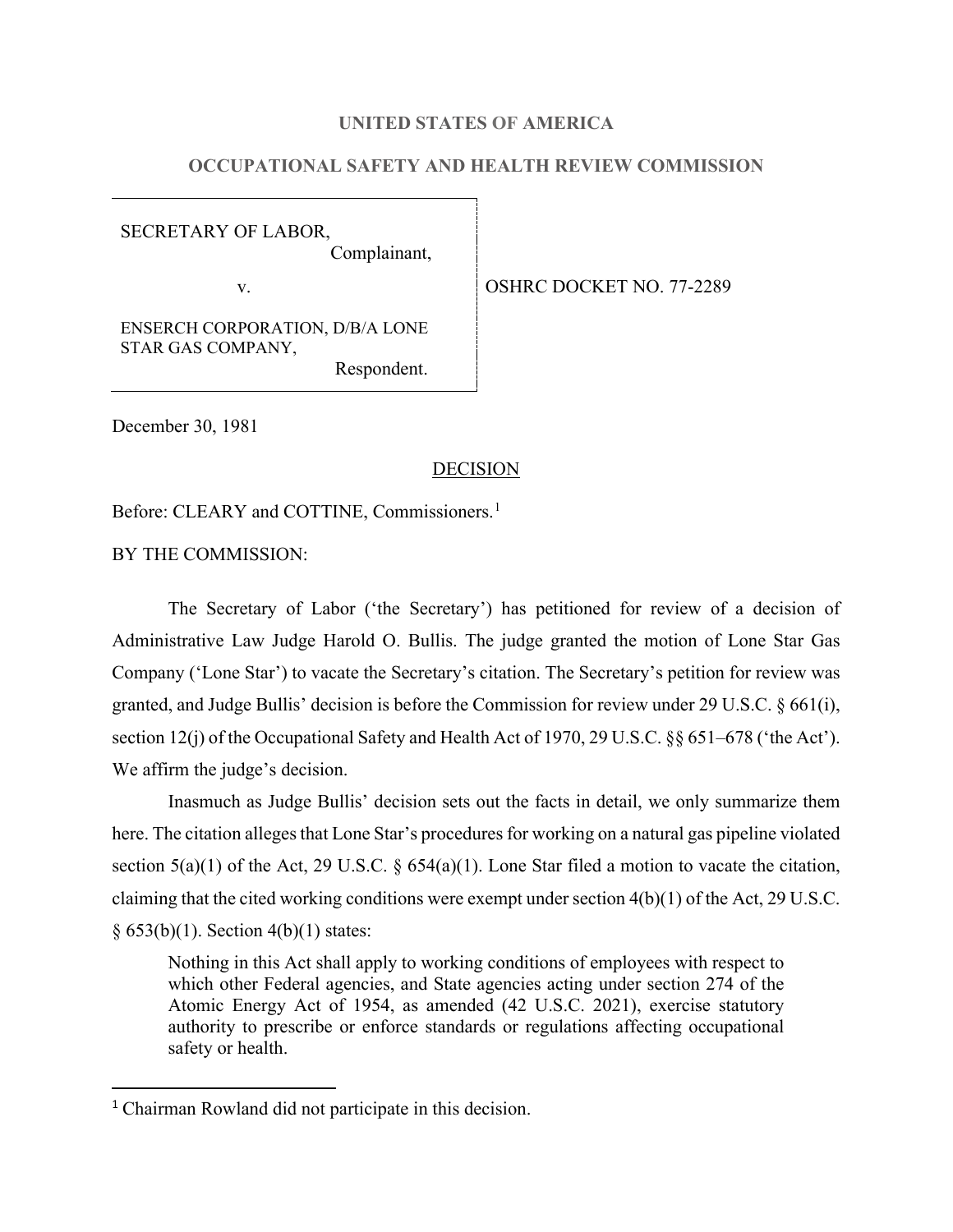Judge Bullis found that pipeline safety standards covering the cited working conditions had been adopted by the United States Department of Transportation ('DOT') and were enforced by the Texas Railroad Commission under 49 U.S.C. § 1675(a), section 5(a) of the National Gas Pipeline Safety Act of 1968, 49 U.S.C. § 1671 et seq. ('the NGPSA') (before 1979 amendment). Section 5(a) of the NGPSA provides that, with the exceptions noted below, the NGPSA does not apply to intrastate natural gas pipelines when a state agency certifies that it has adopted and is enforcing DOT safety standards.<sup>[1](#page-1-0)</sup> If the Secretary of Transportation determines that the state agency is not satisfactorily enforcing compliance with federal safety standards, he may reject the certification and take action to achieve adequate enforcement, including the assertion of federal jurisdiction. Section 12(b) of the NGPSA, 49 U.S.C. § 1681(b), also empowers the Secretary of Transportation to monitor a state's enforcement practices, and to inspect and investigate to aid in the enforcement of the NGPSA and DOT standards. Section 3(b), 49 U.S.C. § 1672(b), authorizes him to require a pipeline operator to eliminate any hazards to life or property from a pipeline facility. In effect, the NGPSA requires compliance with DOT standards in states covered by section 5(a) certifications. Judge Bullis therefore found that, even if section 4(b)(1) were read to require prescription and enforcement of standards by a federal agency, the NGPSA regulatory scheme nevertheless satisfies that requirement because it mandates that DOT standards be adopted and because DOT closely monitors state enforcement.

We affirm Judge Bullis' decision on that ground.<sup>[2](#page-1-1)</sup> We do not reach the Secretary's argument, based on the maxim expressio unius est exclusio alterius, that section 4(b)(1) exempts working conditions regulated by a state agency only where that agency acts under section 274 of the Atomic Energy Act of 1954. We agree with Judge Bullis that the NGPSA constitutes a type of federal prescription and enforcement within the meaning of section  $4(b)(1)$  of the Act.<sup>[3](#page-1-2)</sup> Finally, as

<span id="page-1-0"></span><sup>&</sup>lt;sup>1</sup> The state may adopt additional or more stringent standards for intrastate pipeline facilities, provided they are not incompatible with federal standards.

<span id="page-1-1"></span><sup>&</sup>lt;sup>2</sup> Judge Bullis interpreted section  $4(b)(1)$  to impose an exemption when a federal agency prescribes or enforces safety and health standards. Inasmuch as we endorse the judge's alternative finding that the NGPSA scheme satisfies both requirements in section  $4(b)(1)$ , it is unnecessary to consider the interpretive question further.

<span id="page-1-2"></span><sup>&</sup>lt;sup>3</sup> The cited working conditions are covered by standards promulgated by DOT and adopted by the TRC. We reserve decision on whether section 4(b)(1) applies where a state agency adopts additional or different standards.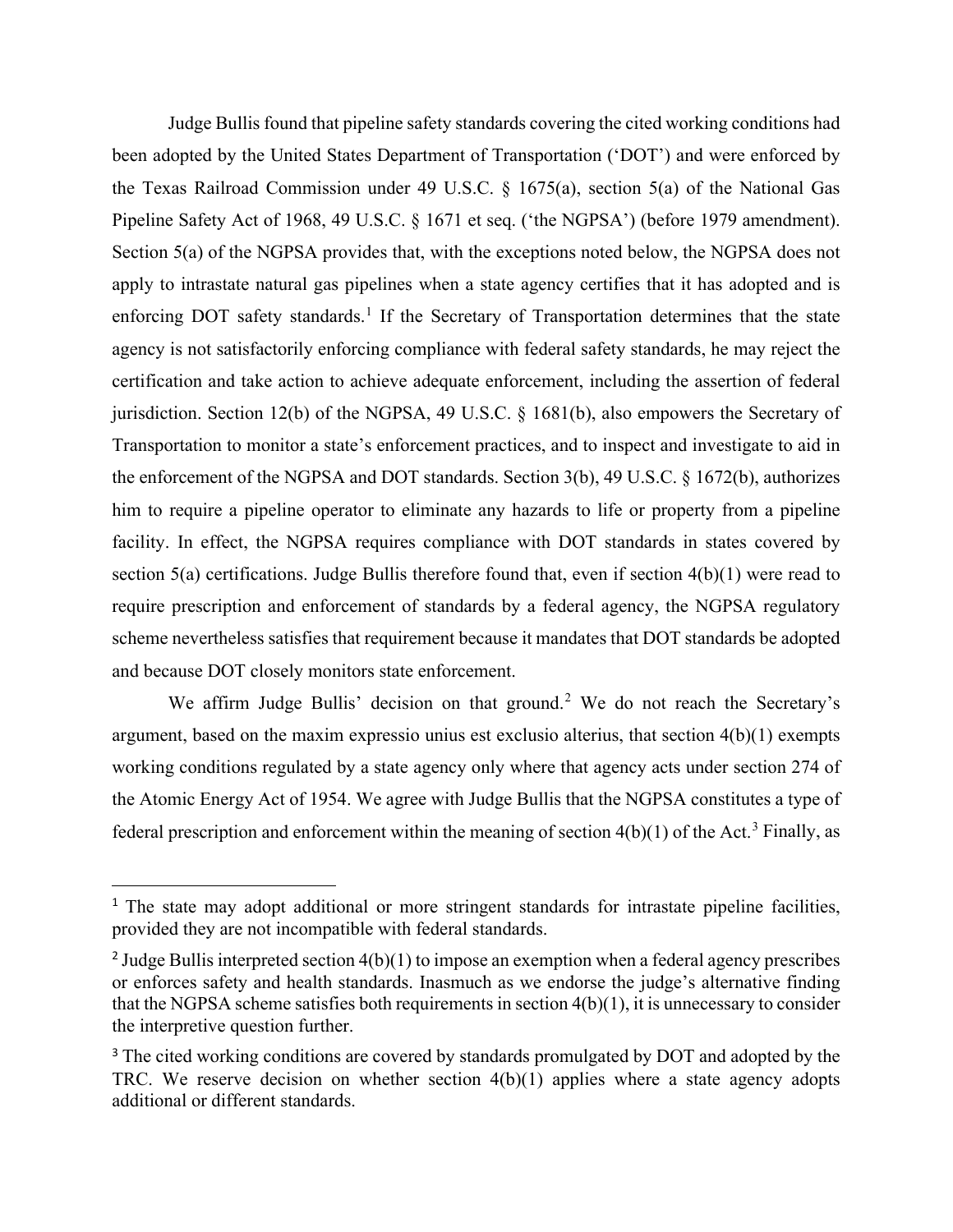the judge recognized, the purpose of section 4(b)(1) is to prevent duplication of, and yet leave no gaps in, federal regulation of occupational hazards. *Allegheny Airlines, Inc*., 81 OSAHRC 37/A14, 9 BNA OSHC 1623, 1628, 1981 CCH OSHD ¶25,339, p. 31,443 (No. 14291 & 14345, 1981), *pet. for rev. filed*, No. 81–1528 (4th Cir. June 19, 1981). That purpose would be disserved if no exemption were found here.

SO ORDERED.

FOR THE COMMISSION:

Ray H. Darling, Jr. Executive Secretary DATED: DEC 30, 1981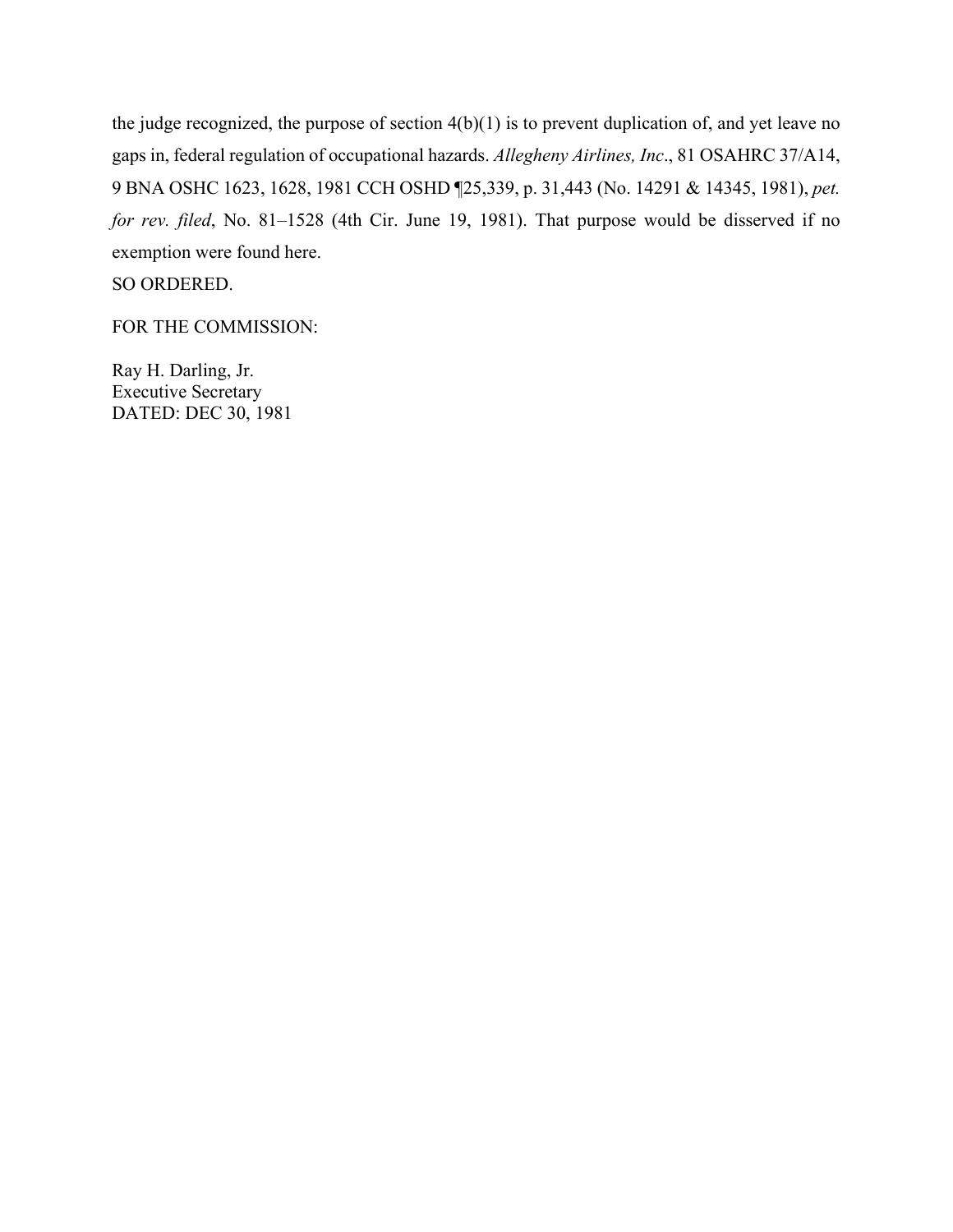### **UNITED STATES OF AMERICA**

# **OCCUPATIONAL SAFETY AND HEALTH REVIEW COMMISSION**

SECRETARY OF LABOR, Complainant,

v. 0SHRC DOCKET NO. 77-2289

ENSERCH CORPORATION, D/B/A LONE STAR GAS COMPANY,

Respondent.

March 15, 1978 Appearances: Joe N. McClendon, Esq. Dallas, Texas Attorney for the Respondent Gail M. Dickenson Dallas, Texas Attorney for the Complainant

#### DECISION AND ORDER

BULLIS, Judge:

Following a fatal accident during the repair of one of its transmission lines, Lone Star Gas Co. (Lone Star) was charged with two violations of the general duty clause, section 5(a)(1) of the Occupational Safety and Health Act of 1970, 29 U.S.C. § 651, *et. seq*., (the Act), for failure to furnish its employees a work place free from hazards likely to cause death or serious physical harm.<sup>[1](#page-3-0)</sup> The Secretary has since moved to amend its complaint to consolidate the two alleged violations into one violation of the general duty clause.

<span id="page-3-0"></span><sup>&</sup>lt;sup>1</sup> The two violations charged in the citation read as follows:

<sup>1. &#</sup>x27;On February 22, 1977, three employees were assigned to repair an 8 inch natural gas transmission line operating at 472 psig without the company determining the condition of the pipe and taking appropriate action.'

<sup>2. &#</sup>x27;On February 22, 1977, three employees were assigned to repair an 8 inch natural gas transmission line operating at 472 psig without taking the following precautions:

a. Each segment of transmission line pipe with general corrosion and remaining wall thickness less than that required for the maximum allowable operating pressure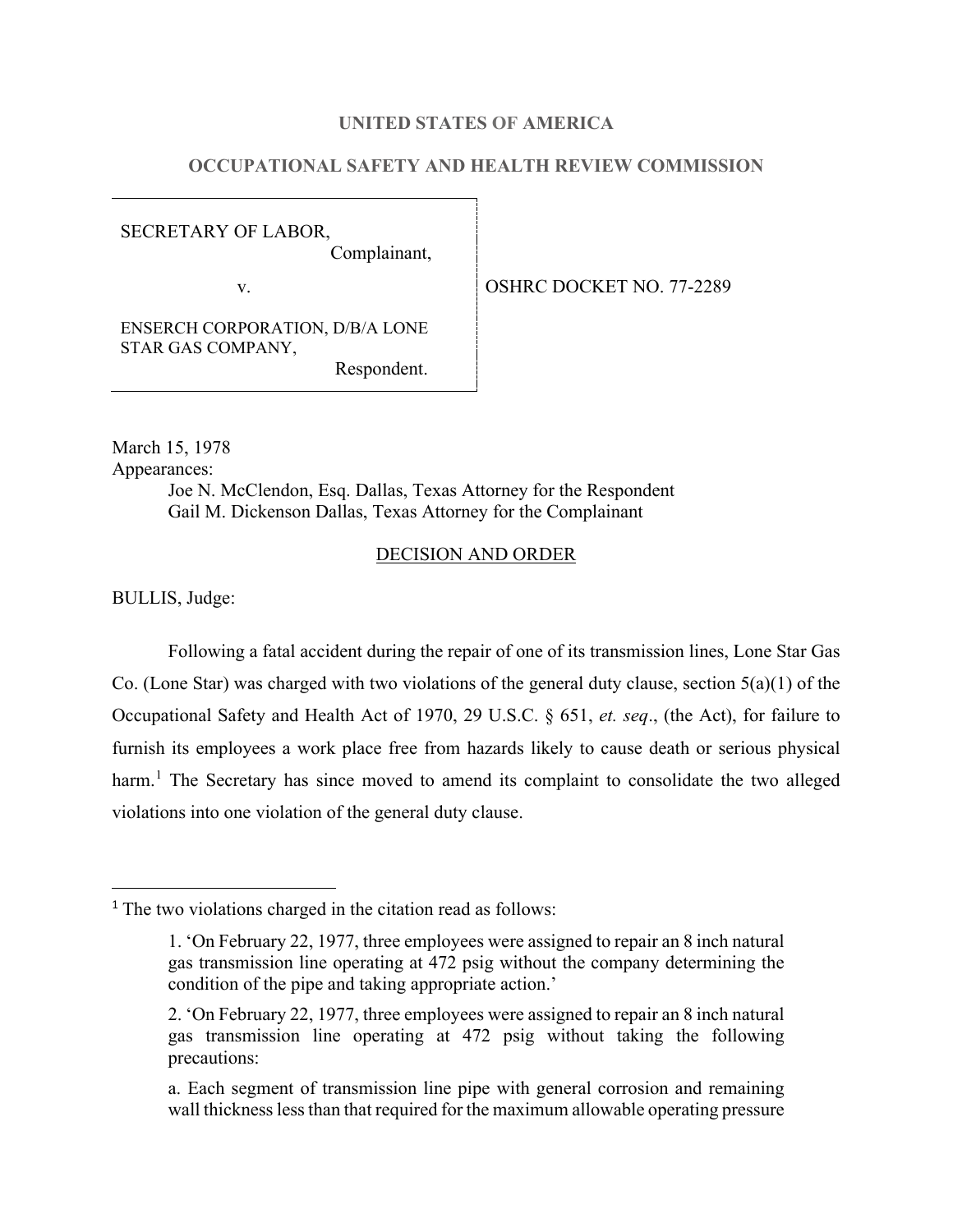On September 20, 1977, Lone Star moved to dismiss the citation for lack of jurisdiction, contending that its activities were exempt from coverage by section 4(b)(1) of the Act. Lone Star's motion was denied without prejudice for the reason that the record did not contain sufficient facts to make a determination whether 4(b)(1) was applicable to its operations.

A hearing on the merits was scheduled for January 4, 1978. Prior to the hearing date both parties requested that the January 4th hearing be limited to the question of jurisdiction. That motion was granted. The bifurcated hearing was held on January 4, 1978, and both parties have briefed the question.

After careful consideration of the record and the excellent briefs filed by the parties, it is determined that Lone Star's activities which were the subject of the instant citation, are exempt by section 4(b)(1) of the Act. Lone Star's motion to dismiss is granted and the citation is vacated.

Section  $4(b)(1)$  of the Act provides:

'Nothing in this Act shall apply to working conditions of employees with respect to which other Federal agencies, and State agencies acting under section 274 of the Atomic Energy Act of 1954, as amended (42 U.S.C. 2021), exercise statutory authority to prescribe or enforce standards or regulations affecting occupational safety or health.'

It is well settled that section  $4(b)(1)$  does not establish an industrywide exemption. For the exemption to obtain, it must be shown that the other Federal agency has authority to promulgate or enforce standards affecting the specific working conditions involved, and that it has in fact exercised that authority. *See Secretary v. Southern Pacific Transportation Co*., 74 OSAHRC 83/A2, BNA 5 OSHC 1888, CCH 1974–75 OSHD ¶19,054 (No. 1348, 1975), *aff'd* 539 F2 386 (5th Cir. 1976).

The Secretary has bottomed his opposition to Lone Star's motion on two grounds. First, he contends that the section  $4(b)(1)$  exemption is applicable only to Federal agencies and that since the agency that actually has authority to regulate the working conditions here is the Texas Railroad Commission, the exemption does not apply. Secondly, the Secretary argues that there are no Texas Railroad Commission standards that apply to the specific working conditions involved.

of the pipeline was not replaced and/or the pressure was not reduced commensurate with the actual remaining wall thickness—or

b. Leaks were not repaired by taking the pipeline out of service and replacing defective portions with pipe of similar or greater wall thickness.'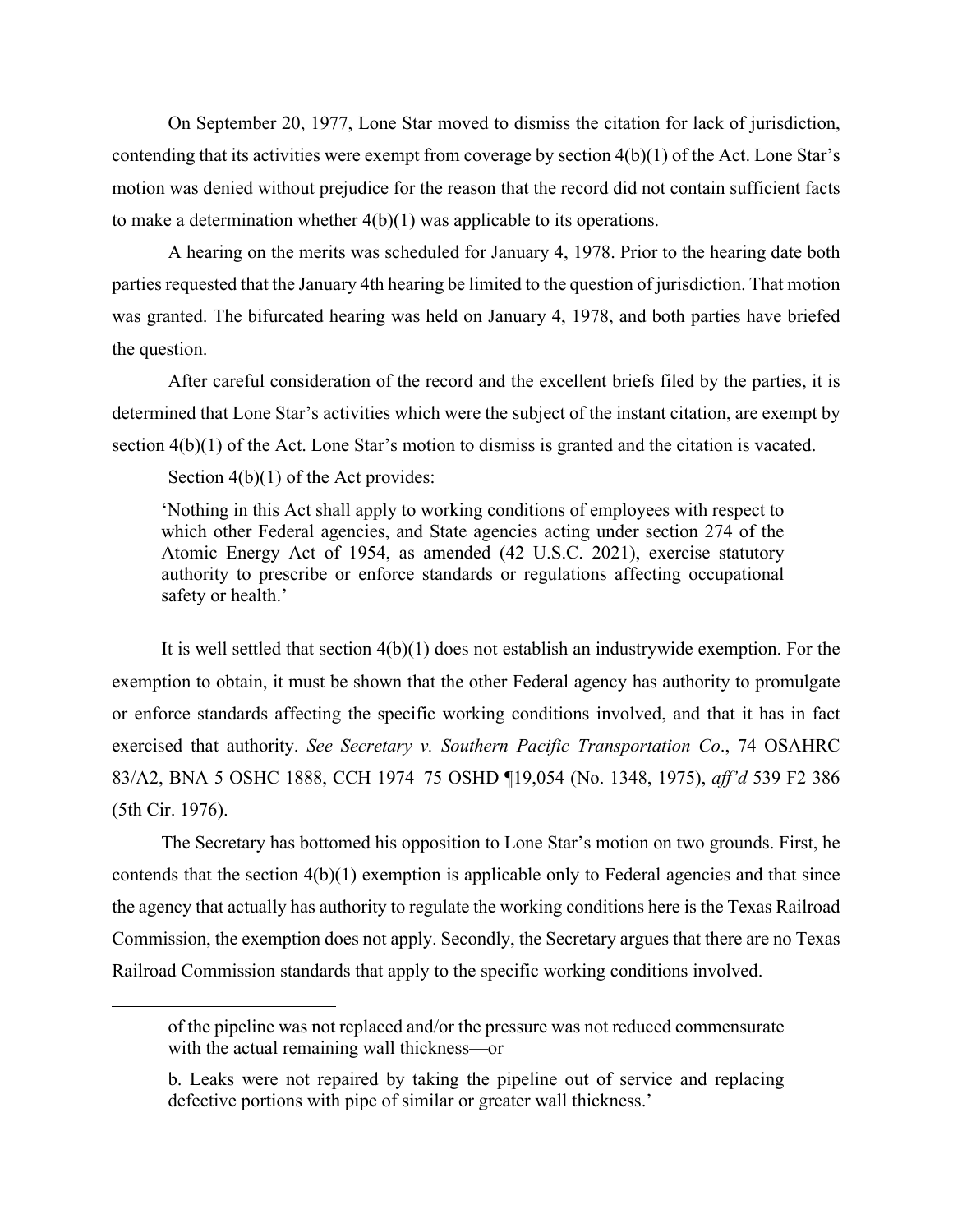The Secretary points out that with the exception of State agencies acting under section 274 of the Atomic Energy Act of 1954, the language of section 4(b)(1) applies only to the exercise of statutory authority by other Federal agencies. He argues that two canons of construction, the canon against surplusage and the canon of expressio unius est exclusio alterius, require a determination that no other exercise of authority by a State agency was intended to be included in the exemption of  $4(b)(1)$ .

Lone Star agrees that, with the exception of State agencies acting under the Atomic Energy Act, the 4(b)(1) exemption requires Federal agency involvement. Lone Star argues, however, that a Federal agency, the Department of Transportation, has exercised its statutory authority, has promulgated the applicable regulations, and has enforced those regulations through the agency of the Texas Railroad Commission.

The canons of construction suggested by the Secretary are not particularly helpful here. While there are some similarities between section 2021 of the Atomic Energy Act and the provisions of the Gas Pipeline Safety Act, there are also some glaring differences. Both Acts provide for State regulation under certain conditions. Section 2021 of the Atomic Energy Act, however, after stating one of the purposes of the section is to clarify the respective responsibilities of the States and the Atomic Energy Commission, authorizes the Commission to enter into agreements with' the Governor of any State providing for the *discontinuance* of the regulatory authority of the Commission' in certain specified areas of activity. (emphasis added). This, in effect, leaves the State as the sole regulatory authority in those areas. The State is not required to adopt Federal standards, the only requirement being that its 'program is compatible with the Commission's program'.

The Gas Pipeline Safety Act (49 U.S.C. 1671 *et seq*.), on the other hand, requires the Secretary of Transportation to promulgate minimum safety standards, provides for State regulation only when the State adopts each Federal safety standard and is enforcing such standard, requires annual certification, permits reassertion of Federal jurisdiction if the Secretary determines the State agency is not satisfactorily enforcing compliance with Federal safety standards, and requires the State agency to promptly notify the Secretary of any violation it discovers of a Federal safety standard.

The effect of the Gas Pipeline Safety Act, unlike the Atomic Energy Act where the regulatory authority of the Atomic Energy Commission is discontinued in certain areas of activity,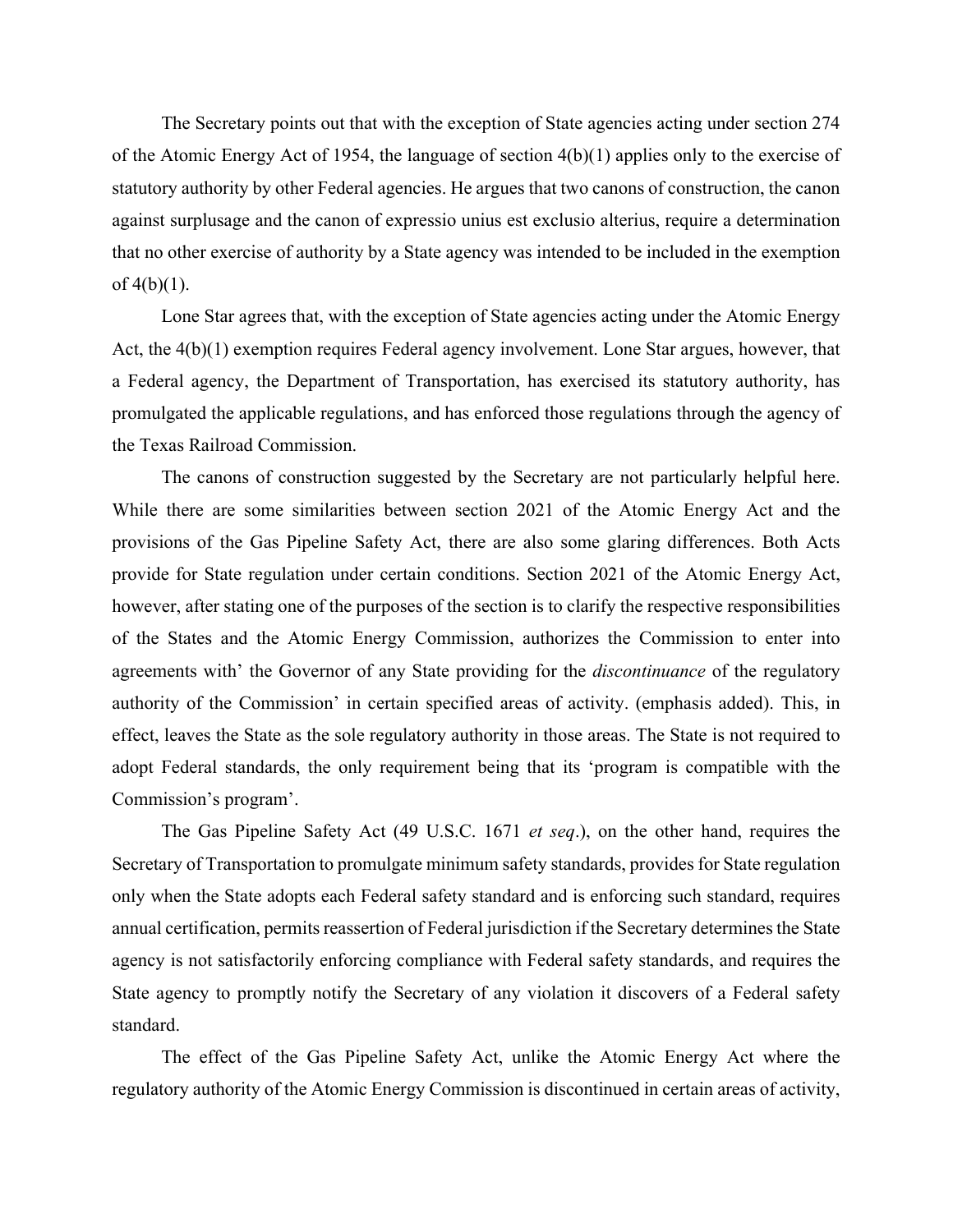is to require strict compliance with Federal safety standards even though enforcement may be carried out by a State agency. It must be presumed that Congress was cognizant of the dissimilarities in these two Acts when it specified in section 4(b)(1) that the Occupational Safety and Health Act did not apply to State agencies acting under section 274 (42 U.S.C. 2021) of the Atomic Energy Act. It seems totally illogical that Congress would exempt State regulation under the Atomic Energy Act and intend not to exempt State enforcement under the Gas Pipeline Safety Act, an Act requiring strict compliance with Federal safety standards and requiring much closer Federal supervision. The logical answer is that Congress deemed regulation under the Gas Pipeline Safety Act to be Federal regulation enforced through the instrumentality of the State.

The plain language of section 4(b)(1) does not require Federal enforcement of safety standards promulgated by a Federal agency. The use of the disjunctive in requiring the exercise of 'statutory authority to prescribe or enforce standards' indicates either the promulgation or enforcement of standards affecting occupational safety and health, not both, would satisfy the requirements of section 4(b)(1). It is clear that a Federal agency, the Department of Transportation, has prescribed the standards in question here. But even if 'or' were construed to mean 'and', requiring both the prescribing and the enforcement of standards by a Federal agency, the close monitoring of State enforcement required by the Gas Pipeline Safety Act could, without a strained interpretation, be deemed to be Federal enforcement.

The Secretary argues that the standards enforced by the Texas Railroad Commission, even though originally promulgated by the Secretary of Transportation, lost their identity as Federal standards when adopted by the State of Texas. He likens it to ANSI standards that become OSHA standards when adopted by the Secretary of Labor under section 6(a) of the Act.

While the Federal standards promulgated under the Gas Pipeline Safety Act may become State standards when adopted by a State, they also remain as Federal standards. Language contained in the Gas Pipeline Safety Act clearly indicates such to be the case. Section 1674 requires each annual certification by the State to include '(iii) the record maintenance, reporting, and inspection practiced by the State agency to enforce compliance with such Federal safety standards, . . .'. That section also provides for assertion of Federal Jurisdiction after annual certification if the State agency 'is not satisfactorily enforcing compliance with Federal safety standards'. Such language not only indicates that the Federal standards remain extant, it evidences an intent by Congress that the State becomes merely the enforcing agency for the Federal safety standards.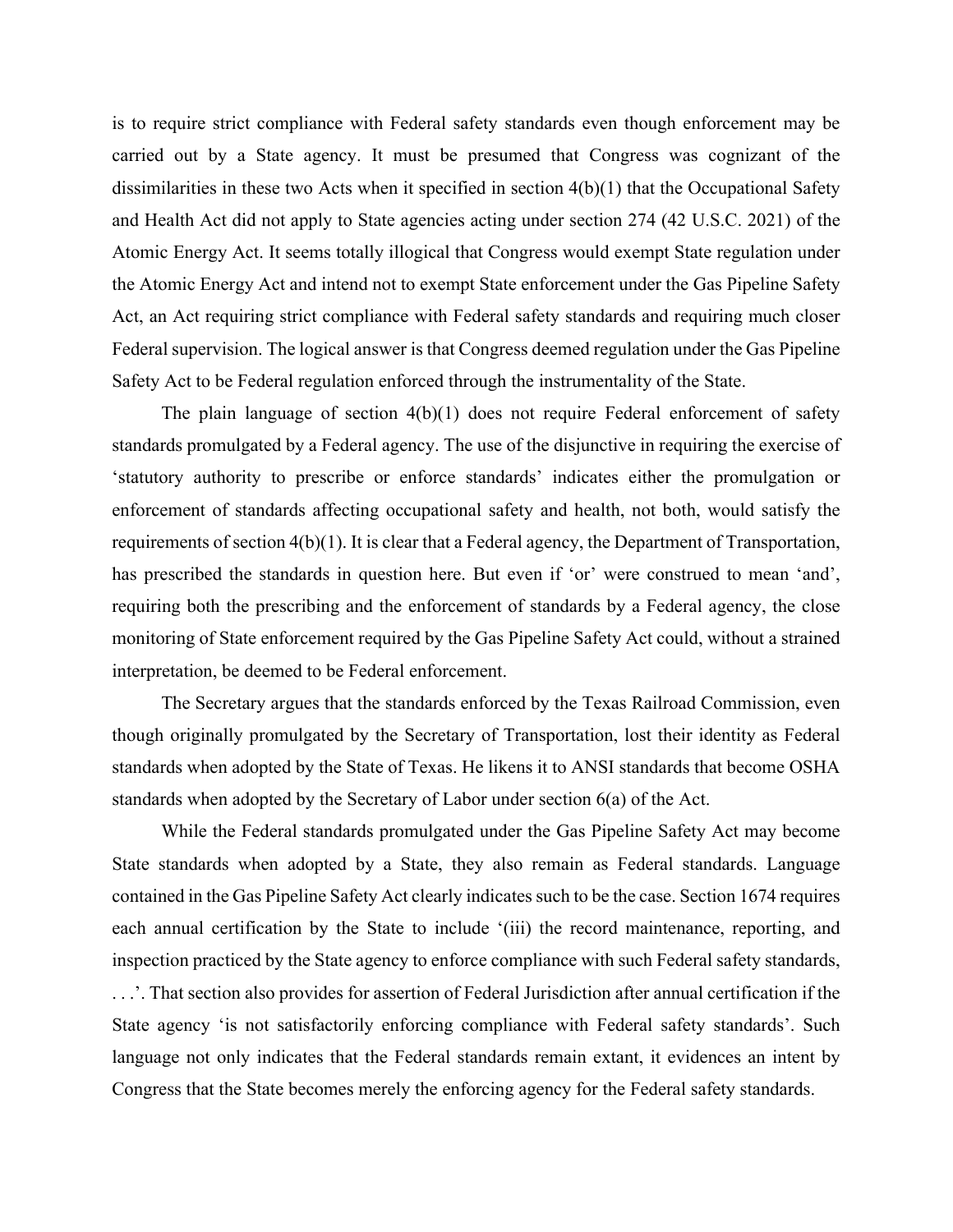The Secretary's final argument is that the Texas Railroad Commission has not adopted standards that cover the specific working conditions for which Lone Star was cited. The citation alleged a violation of the general duty clause of the Act, presumably because no specific OSHA standards have been promulgated to cover the repair of pipelines. While there is nothing in the record to indicate that the Department of Transportation has promulgated the equivalent of OSHA's general duty clause, it has promulgated specific standards, adopted by the State of Texas, covering the repair of pipelines.

In essence the OSHA citation alleges that Lone Star assigned a crew to repair a transmission line without determining the condition of the pipe and taking appropriate precautions of reducing the pressure in the line or taking it out of service. The provisions of 49 CFR 192, promulgated by the Department of Transportation and adopted by the State of Texas under Gas Utilities Docket No. 446 (Exhibits RX–1, 2 and 3) specifically require the line to be taken out of service or the pressure reduced when making repairs.[2](#page-7-0)

<span id="page-7-0"></span><sup>2</sup> Section 192.713 states:

'Transmission lines: permanent field repair of imperfections and damages.

(a) Except as provided in paragraph (b) of this section, each imperfection or damage that impairs the serviceability of a segment of steel transmission line operating at or above 40 percent of SMYS must be repaired as follows:

(1) If it is feasible to take the segment out of service, the imperfection or damage must be removed by cutting out a cylindrical piece of pipe and replacing it with pipe of similar or greater design strength.

(2) If it is not feasible to take the segment out of service, a full encirclement welded split sleeve of appropriate design must be applied over the imperfection or damage.

(3) If the segment is not taken out of service, the operating pressure must be reduced to a safe level during the repair operations.'

Section 192.717 states: 'Transmission lines: permanent field repair of leaks.

(a) Except as provided in paragraph (b) of this section, each permanent field repair of a leak on a transmission line must be made as follows:

(1) If feasible, the segment of transmission line must be taken out of service and repaired by cutting out a cylindrical piece of pipe and replacing it with pipe of similar or greater design strength.

(2) If it is not feasible to take the segment of transmission line out of service, repairs must be made by installing a full encirclement welded split sleeve of appropriate design, unless the transmission line—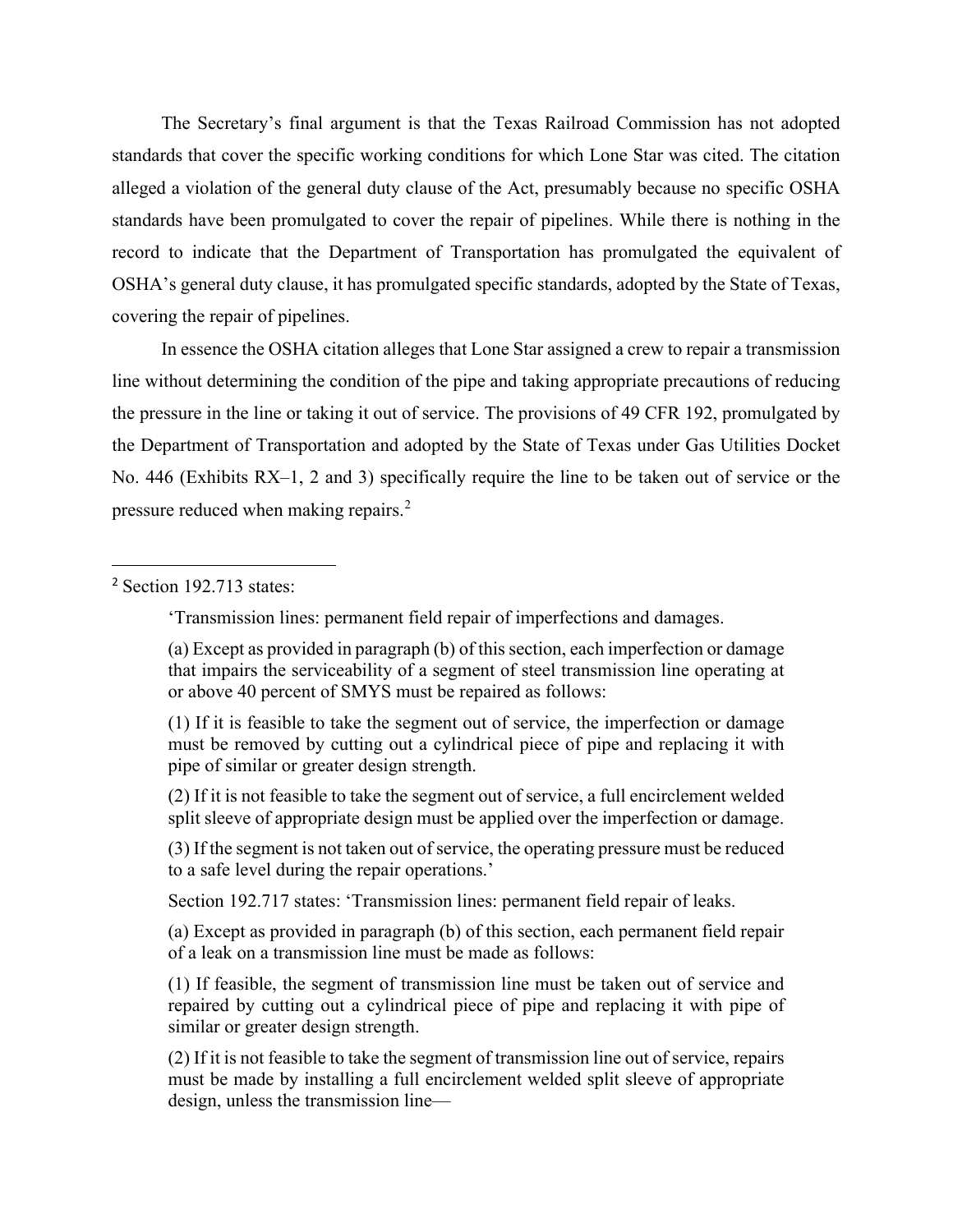The Commission has held that section 4(b)(1) does not require the Department of Transportation regulations to be similar or even equally stringent to the OSHA standards. *Secretary v. Mushroom Transportation Co., Inc*., 73 OSAHRC 51/E10, BNA 1 OSHC 1390, CCH 1973–74 OSHD ¶16,881. Here the Department of Transportation standards adopted and enforced by the State of Texas cover specifically the general violation alleged by OSHA, and penalties are provided by the State of Texas at least equal to those under the Act by Article 6053(C) of the Gas Utilities Act. (Exhibit RX–3)

It is recognized that section 4(b)(1) provides an exemption from coverage under the Act and as such is to be narrowly construed. It is also recognized that the Act should be broadly interpreted to carry out its avowed purpose of assuring 'so far as possible every working man and woman in the Nation safe and healthful working conditions'. But Congress, in enacting the Act, clearly did not intend it to be the sole vehicle for carrying out its high purpose. It provided in the Act the mechanism for individual States to assume a great deal of that responsibility and has encouraged the States to do so through grants.

Section  $4(b)(1)$  is intended to avoid duplication, without hiatuses, in the enforcement of job safety and health. Such duplication would occur here if the OSHA citation were allowed to stand.

The record compels a finding that another Federal agency, the Department of Transportation, has exercised its statutory authority by prescribing standards affecting occupational safety and health, that those standards apply to the working conditions that are the subject of the present OSHA citation, that section 4(b)(1) of the Act exempts those conditions from coverage by the Act, and that OSHA is without jurisdiction.

It is therefore ORDERED that Lone Star's motion to dismiss is granted and that Items 1 and 2 of Citation No. 1 are vacated.

## HAROLD O. BULLIS

<sup>(</sup>i) Is joined by mechanical couplings; and

<sup>(</sup>ii) Operates at less than 40 percent of SMYS.

<sup>(3)</sup> If the leak is due to a corrosion pit, the repair may be made by installing a properly designed bolt-on-leak clamp; or, if the leak is due to a corrosion pit and on pipe of not more than 40,000 psi SMYS, the repair may be made by fillet welding over the pitted area a steel plate patch with rounded corners, of the same or greater thickness than the pipe, and not more than one-half of the diameter of the pipe in size.'